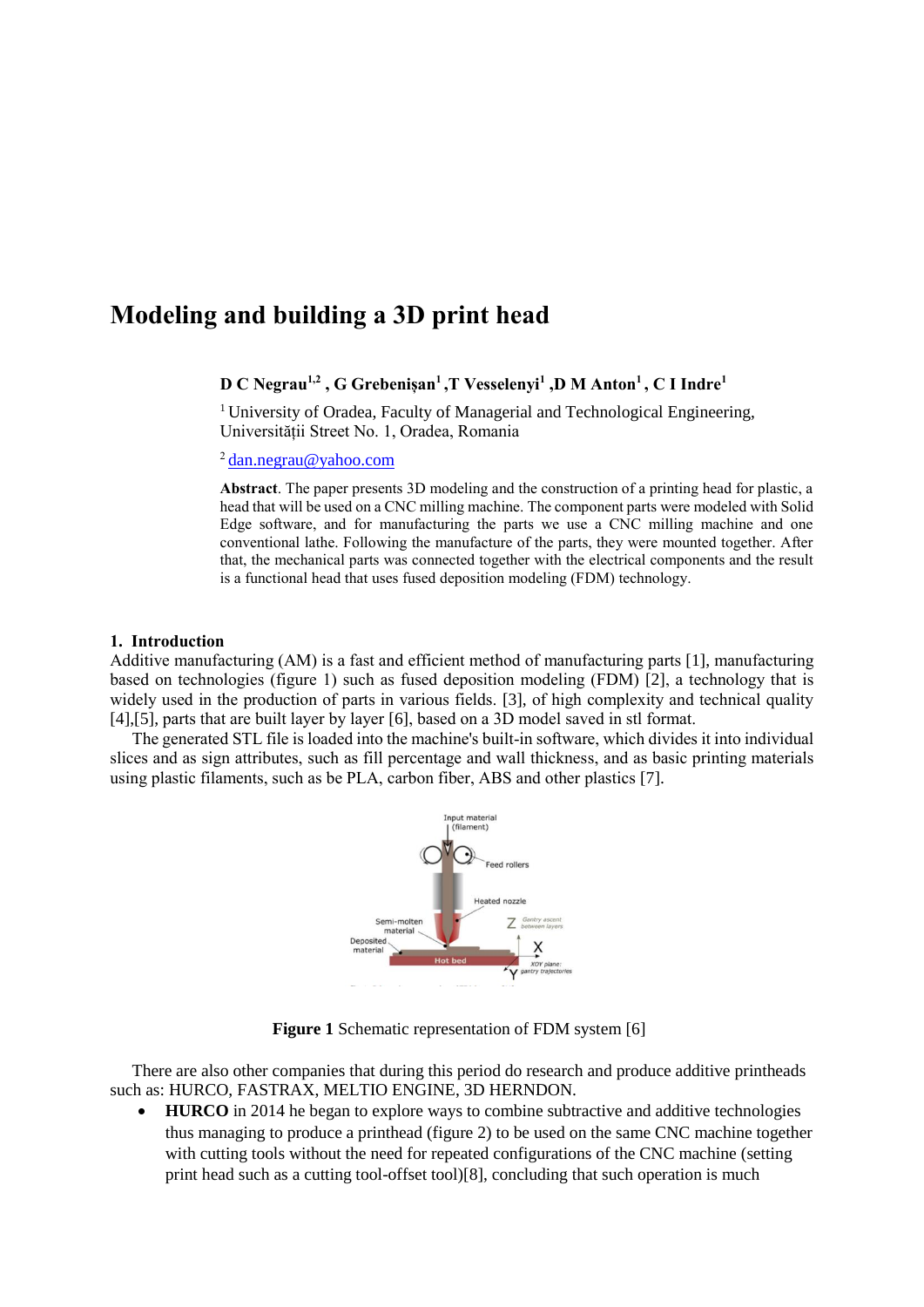cheaper than purchasing a complete system, and at the same time the manufacturing process is much shorter and cheaper (figure 3).





**Figure 2.** Print head HURCO [8] **Figure 3**. Part obtained by printing + milling in 3 weeks compared to 52 weeks with another method [8]

 **FASTRAX** also a print head (figure 4), which was designed and built by Dante Dudy for personal use, and later being produced as an industrial product. This printhead can be adapted to any CNC machine (figure 5), having the control part separately from the CNC PLC, having as control panel a touch screen [9] .



**CNC** 3D Printer In 1 Min.

**Figure 4.** Print head FASTAX [9] **Figure 5**. Steps for assambly on the CNC- FASTAX head [9]

 **MELTIO ENGINE** manufacture a 3D laser deposition print head that can be adapted to almost any CNC machine (figure 6). This head is precise and suitable for 5-axis milling machines and also suitable for mounting it on robots (figure 7), to produce a part from "zero" or to load with material a part that has wear and then milling it [10].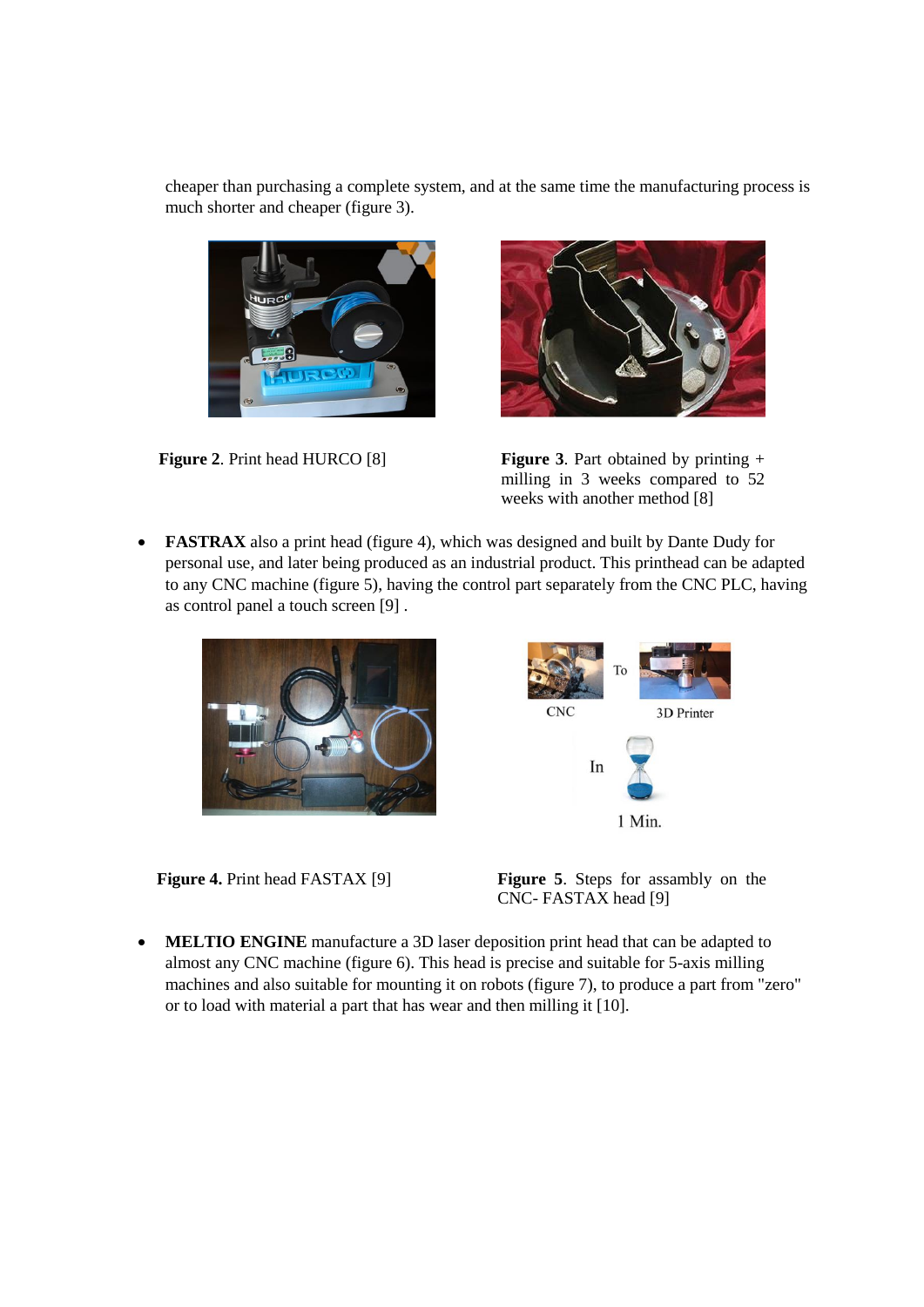





**Figura 7.** Mounting the Melted Engine head on an ABB robot [10]

As a price it is around 90.000 EURO, a relatively low price compared to a mixed car that reaches 1.000.00 EURO. Such processes are used to repair large and expensive parts, such as injection molds, car assembly stations and in the aeronautical industry [1].

## **2. 3D modelling and Finit Element Analysis (FEA) print head**

Starting from the idea of "TRANSFORM" the CNC + TMA-AL-550, in a mixed machine, we mechanically designed the extruder head using the software Solid Edge ST7[11], software that allows both 3D modeling of parts and the creation of 2D models based on 3D ones, which will later be used in the production area for the manufacture of 3D printhead parts.

The printhead is made of both standardized elements (electrical resistance, thermocouple, stepper motor…) and parts that are not stas (cooler, heater block, mounting bracket, adapter for CNC mounting),

elements that can be changed very quickly and easily, so that this head (figure 8) can be dimensionally modified, as well as its parameters (melting power mounting a higher electrical resistance, filament supply + change of filament supply motor) depending on the requirements of a possible customer, who has a certain milling CNC (vertical, horizontal) (table 1).



**Figure 8** Print head for horizontal CNC machine

The machine on which we mounted the printhead is a 5-axis CNC milling machine (TMA-AL-550)[12], and the printhead (figure 8) has been designed so that it can be mounted on this horizontal CNC, and also can operate in the mode of working with 5 consecutive axes of the machine (figure 9).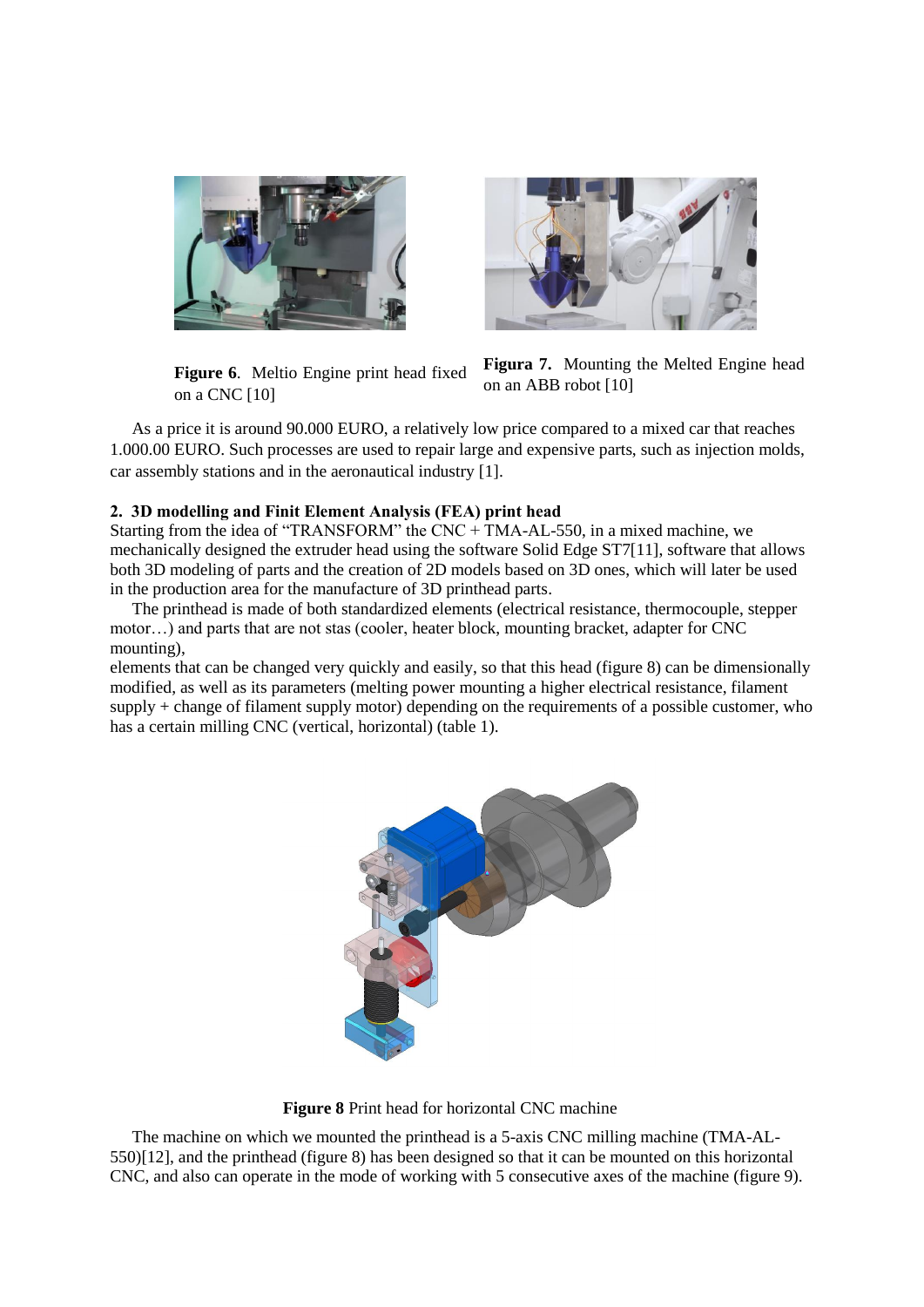| Nr. Crt         |                                                                                                                                           | (b) Heater block                                                                                                                                                     | (c) Supports heat                                                                                                                                                  | (d) Cartridge electrical                                                                                                                                                                                         |                                                                                                                                  | (f) Screws and cooling                                                                                                                                                                                                                                         |
|-----------------|-------------------------------------------------------------------------------------------------------------------------------------------|----------------------------------------------------------------------------------------------------------------------------------------------------------------------|--------------------------------------------------------------------------------------------------------------------------------------------------------------------|------------------------------------------------------------------------------------------------------------------------------------------------------------------------------------------------------------------|----------------------------------------------------------------------------------------------------------------------------------|----------------------------------------------------------------------------------------------------------------------------------------------------------------------------------------------------------------------------------------------------------------|
|                 | (a) Support plate                                                                                                                         |                                                                                                                                                                      | exchanger                                                                                                                                                          | resistance Ø6,5x40 mm,                                                                                                                                                                                           | (e) Stepper motor<br>Nema 23                                                                                                     | cooler                                                                                                                                                                                                                                                         |
|                 |                                                                                                                                           |                                                                                                                                                                      |                                                                                                                                                                    | 160W, 230V,                                                                                                                                                                                                      | Filament pull                                                                                                                    |                                                                                                                                                                                                                                                                |
|                 |                                                                                                                                           |                                                                                                                                                                      |                                                                                                                                                                    | Thermocouple type J,                                                                                                                                                                                             | assembly                                                                                                                         |                                                                                                                                                                                                                                                                |
|                 |                                                                                                                                           |                                                                                                                                                                      |                                                                                                                                                                    | S5435/3                                                                                                                                                                                                          |                                                                                                                                  |                                                                                                                                                                                                                                                                |
| Name<br>picture |                                                                                                                                           |                                                                                                                                                                      |                                                                                                                                                                    |                                                                                                                                                                                                                  |                                                                                                                                  |                                                                                                                                                                                                                                                                |
| Description     | Supports all<br>printhead<br>components and<br>connects to the CNC<br>Made of EN AW-<br>7075 ALZN5 on<br>CNC with an<br>accuracy of 0.02m | In this heater block<br>is mounted the<br>electric resistance<br>cartridge,<br>thermocouple J,<br>printing nozzle,<br>heat exchanger<br>Made of EN AW-<br>7075 ALZN5 | They have the<br>role of supporting<br>the heat<br>exchanger, which<br>in turn supports<br>the print head<br>Made by plastic<br>3D printing: PLA<br>+ carbon fiber | The resistor has the role of<br>heating the heater block, and<br>the thermocouple J monitors<br>temperatures and transmits<br>the information to the<br>temperature controller Delta<br>DT3<br><b>STAS Parts</b> | The two components<br>assembled together<br>have the role of<br>feeding the extruded<br>head with filament.<br><b>STAS Parts</b> | The cooler has the role of<br>cooling the heater sink so<br>that the print head<br>temperature can be<br>maintained at the set<br>value and at the same<br>time the heat is not<br>transferred by conduction<br>to the neighboring parts.<br><b>STAS Parts</b> |

# **Table 1** The parts of print head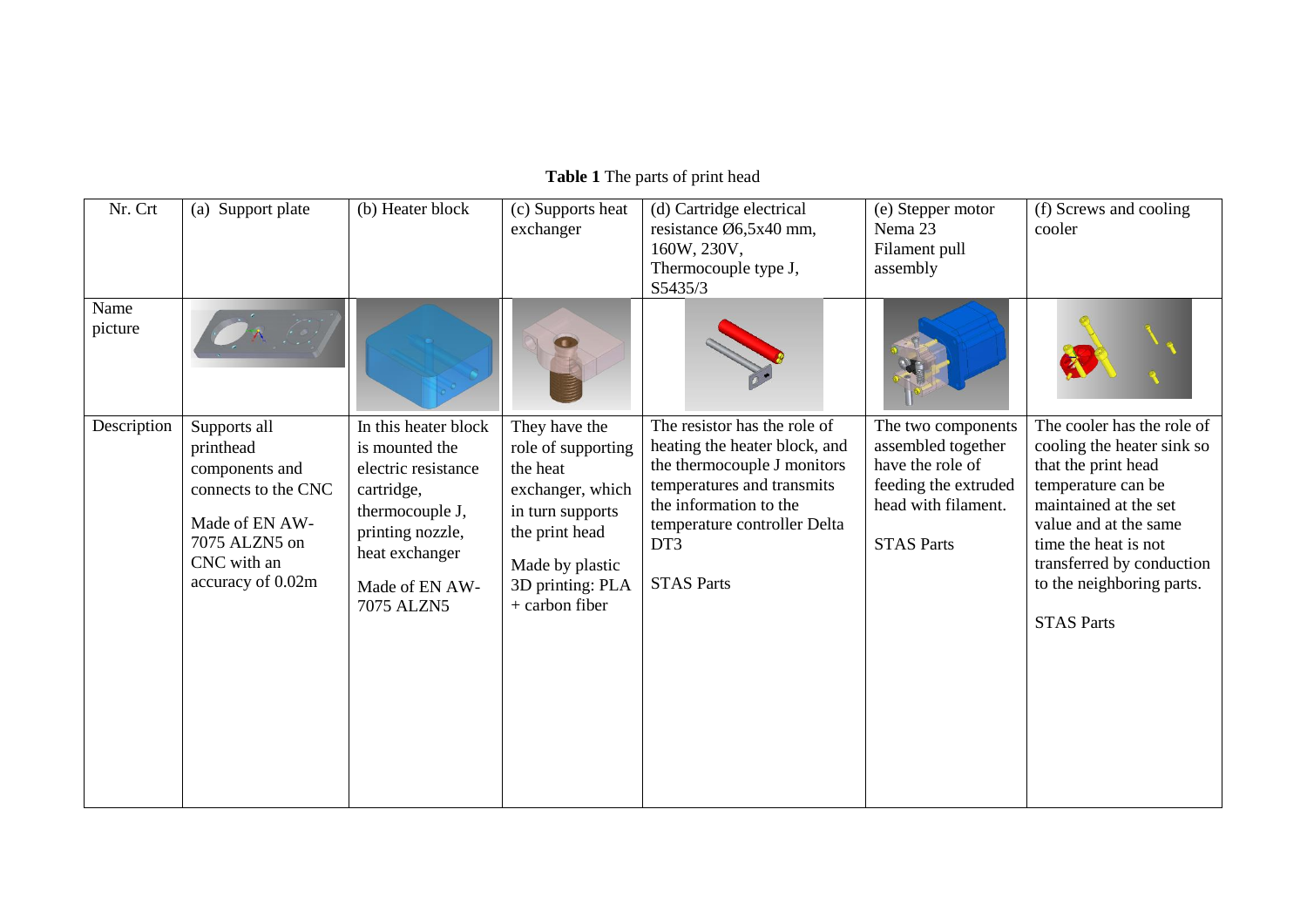

**Figure 9** CNC machine TMA-AL-550 [12]

For the dimensioning of the heater block, of the cooler, the choice of the materials from which to build the components of the printhead, we used the analysis with finite element [13], [14], and based on the obtained results we found that the filament melts before it enters the heater block. In this analysis (figure 11) is presented the section of the 3D model of the extruder assembly (figure 10) with its components and the temperature of each component. With the help of FEA we modified both the design of the printhead and the addition of new components (teflon spacer) to prevent heat transfer from the hot end to the cooler, so that the temperature of the cooler is maintained at 50 degrees.

Teflon tube from the inside of cooler,hot end an nozzle, plays a double role, it is used primarily to direct the filament to the nozzle, because if it were transferred directly through the metal, due to the high roughness, the filament could become blocked.



**Figure 10** Print head modify after FEA **Figure 11** Analysis FEA



# **3. Conclusion**

Additive manufacturing (AM) is a new industrial revolution, and the main machine tool manufacturers are developing this technology and with the help of finite element design and analysis software, an optimized print head can be built.

Using the printhead presented in this paper, he transformed the TMA-AL-550 CNC milling machine into a hybrid CNC machine. The electrical design of its printhead, as well as its control and programming, will be presented in other papers.